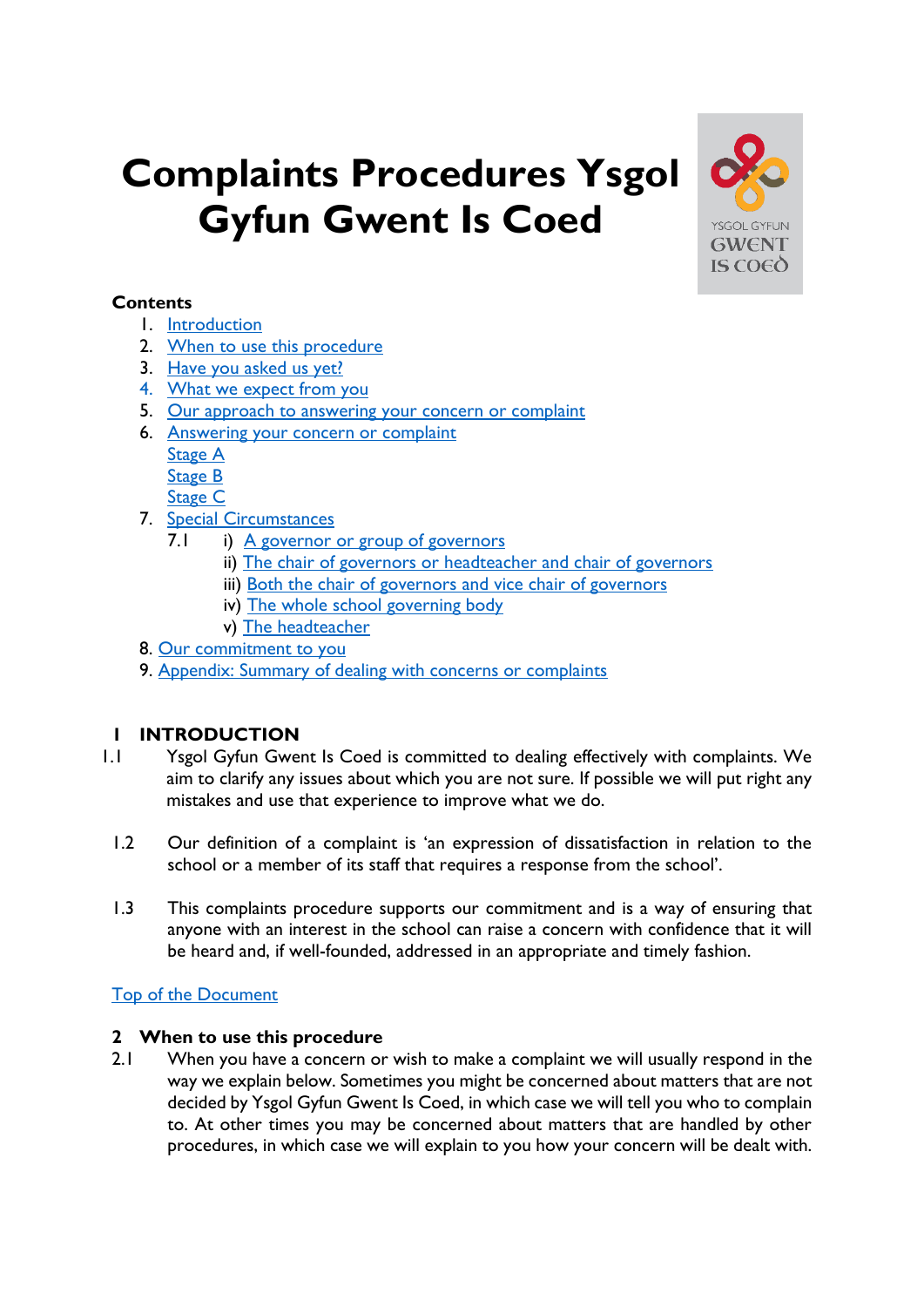2.2 If your concern or complaint is about another body as well as the school (for example the local authority) we will work with them to decide how to handle your concern.

# [Top of the Document](#page-0-3)

# <span id="page-1-0"></span>**3 Have you asked us yet?**

3.1 If you are approaching us for the first time you should give us a chance to respond. If you are not happy with our response then you may make your complaint using the procedure we describe below. Most concerns can be settled quickly just by speaking to the relevant person in school, without the need to use a formal procedure.

# [Top of the Document](#page-0-3)

# <span id="page-1-1"></span>**4 What we expect from you**

4.1 We believe that all complaints have a right to be heard, understood and respected. But school staff and governors have the same right. We expect you to be polite and courteous. We will not tolerate aggressive, abusive or unreasonable behaviour. We will also not tolerate unreasonable demands or unreasonable persistence or vexatious complaining.

# [Top of the Document](#page-0-3)

## <span id="page-1-2"></span>**5 Our approach to answering your concern or complaint**

- 5.1 We will consider all your concerns and complaints in an open and fair way.
- 5.2 At all times Ysgol Gyfun Gwent Is Coed will respect the rights and feelings of those involved and make every effort to protect confidential information.
- 5.3 Timescales for dealing with your concerns or complaints may need to be extended following discussion with you.
- 5.4 We may ask for advice from the local or diocesan authority where appropriate.
- 5.5 Some types of concern or complaint may raise issues that have to be dealt with in another way (other than this complaints policy), in which case we will explain why this is so, and will tell you what steps will be taken.
- 5.6 The governing body will keep the records of documents used to investigate your concern or complaint for seven years after it has been dealt with. Records will be kept in school and reviewed by the governing body after seven years to decide if they need to be kept for longer.
- 5.7 Complaints that are made anonymously will be recorded but investigation will be at the discretion of the school depending on the nature of the complaint.
- 5.8 Where complaints are considered to have been made only to cause harm or offense to individuals or the school, the governing body will ensure that records are kept of the investigations that are made and what actions are taken, including the reasons for 'no action'.

[Top of the Document](#page-0-3)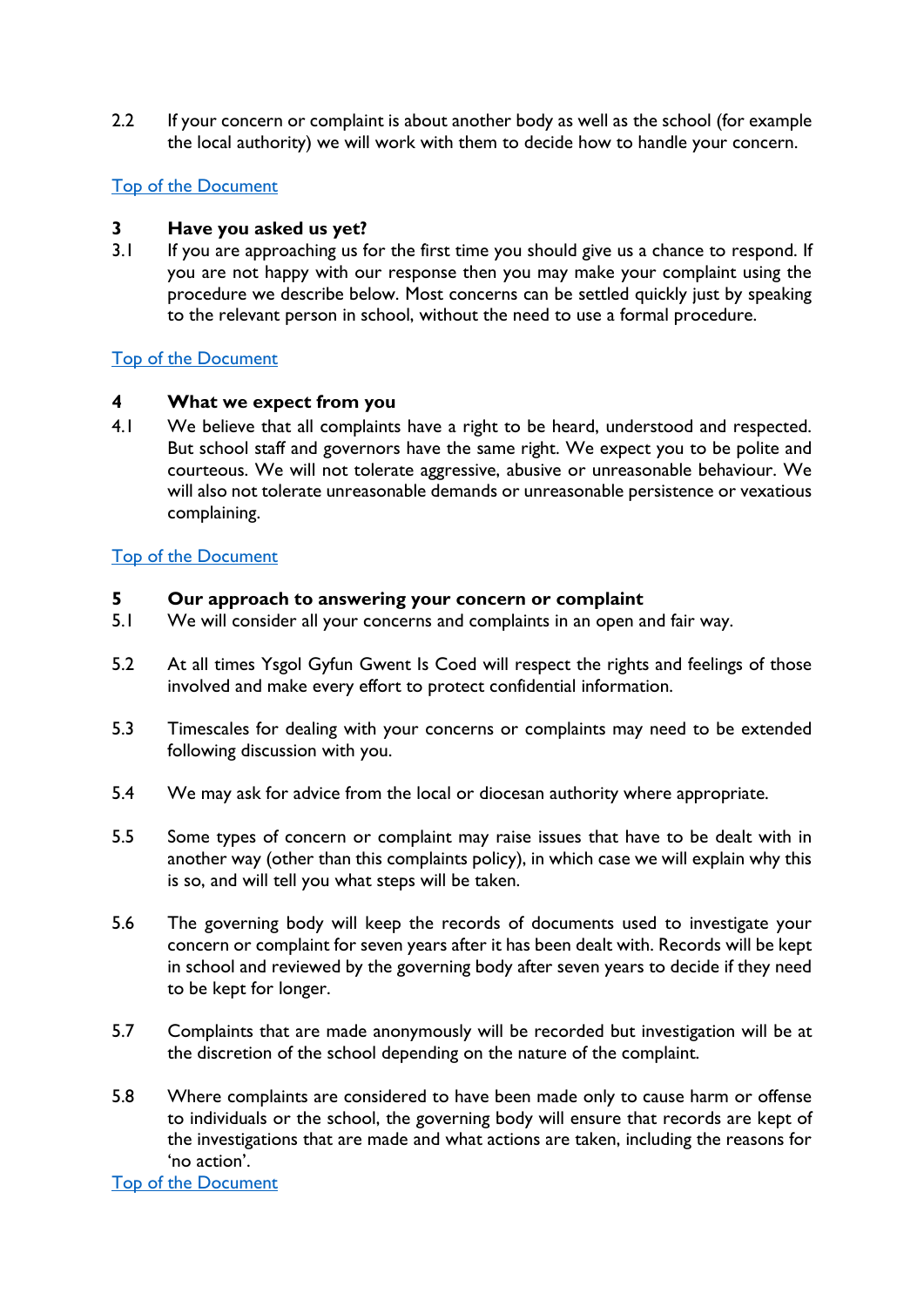# <span id="page-2-0"></span>**6 Answering your concern or complaint**

- 6.1 the chart in Appendix A shows what may happen when you make a complaint or raise a concern. There are up to three Stages: A, B and C. Most complaints can be resolved at Stages A or B. you can bring a relative or companion to support you at any time during the process but you will be expected to speak for yourself. However, we recognise that when the complainant is a pupil it is reasonable for the companion to speak on their behalf and/or to advise the pupil.
- 6.2 As far as possible, your concern or complaint will be dealt with on a confidential basis. However, there may be occasions when the person dealing with your concern or complaint will need to consider whether anyone else within the school needs to know about your concern or complaint, so as to address it appropriately.
- 6.3 If you are a pupil under 16 and wish to raise a concern or bring a complaint we will ask for your permission before we involve your parent(s) or carer(s). If you are a pupil under 16 and are involved In a complaint in any other way, we may ask your parent(s) or carer(s) to become involved and attend any discussion or interview with you.

# [Top of the Document](#page-0-3)

# **Stage A**

- 6.4 If you have a concern, you can often resolve it quickly by talking to a teacher or a member of the office staff. You should raise your concern as soon as you can; normally we would expect you to raise your issue within 10 days of any incident. The longer you leave it the harder it might be for those involved to deal with it effectively.
- 6.5 If you are a pupil, you can raise your concerns with your school council representative, form tutor or a teacher chosen to deal with pupil concerns. This will not stop you, at a later date, from raising a complaint if you fell that the issue(s) you have raised have not been dealt with properly.
- 6.6 We will try to let you know what we have done or are doing about your concern normally within 10 school days, but if this is not possible, we will talk to you and agree a revised timescale with you.
- 6.7 The person overseeing your concern or complaint will keep you informed of the progress being made. This person will also keep a log of the concern for future reference.

# [Top of the Document](#page-0-3)

#### <span id="page-2-1"></span>**Stage B**

- 6.8 In most cases, we would expect that your concern is resolved informally. If you feel that your initial concern has not been dealt with appropriately you should put your complaint in writing to the headteacher.
- 6.9 We would expect you to do this within five school days of receiving a response to your concern as it is in everyone's interest to resolve a complaint as soon as possible. There is also a form attached (Appendix B) that you may find useful. If you are a pupil we will explain the form to you, help you complete it and give you a copy.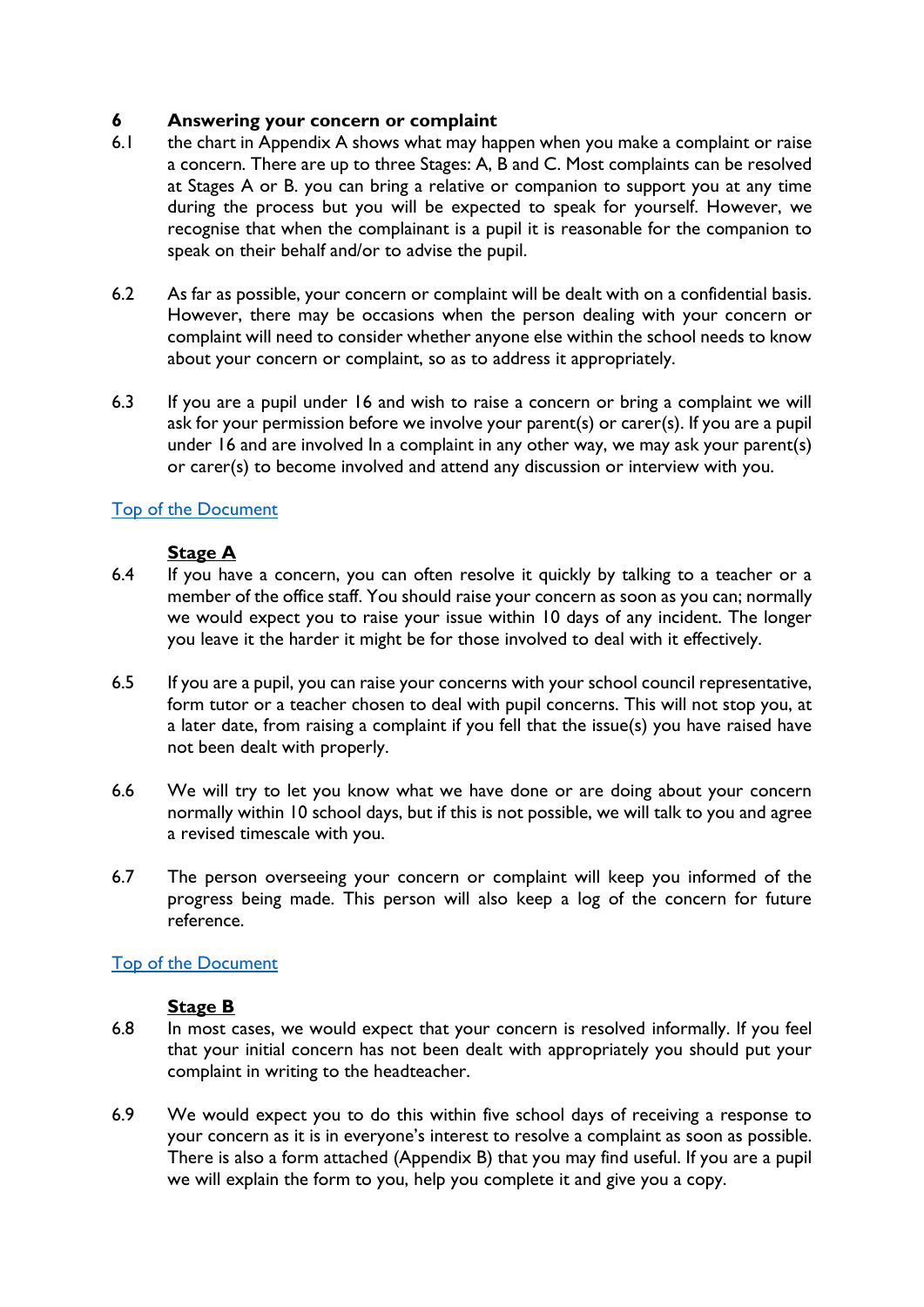- 6.10 If your complaint is about the Headteacher, you should put your complaint in writing to the chair of governors, addressed to the school, to ask for your complaint to be investigated.
- 6.11 In all cases a member of staff can help you to put your complaint in writing if necessary.
- 6.12 If you are involved in any way with a complaint, the Headteacher will explain what will happen and the sort of help that is available to you.
- 6.13 The Headteacher will invite you to discuss your complaint at a meeting. Timescales for dealing with your complaint will be agreed with you. The Headteacher will aim to have a meeting with you and to explain what will happen, normally within 10 school days of receiving your letter. The Headteacher will complete the investigation and will let you know the outcome in writing within 10 school days of completion.

# [Top of the Document](#page-0-3)

## <span id="page-3-0"></span>**Stage C**

- 6.14 It is rare that a complaint will progress any further. However, if you still feel that your complaint has not been dealt with fairly, you should write, to the chair of governors (at the school address) setting out your reasons for asking the governing body's complaints committee to consider your complaint. You do not have to write down details of your whole complaint again.
- 6.15 If you prefer, instead of sending a letter or e-mail, you can talk to the chair of governors or Deputy Headteacher who will write down what is discussed and what, in your own words, would resolve the problem. We would normally expect you to do this within five school days of receiving the school's response. You will be asked to read the notes or will have the notes read back to you and then be asked to sign them as a true record of what was said. We will let you know how the complaint will be dealt with and will send a letter to confirm this. The complaints committee will normally have a meeting with you within 15 school days of receiving your letter.
- 6.16 The letter will also tell you when all the evidence and documentation to be considered by the complaints committee must be received. Everyone involved will see the evidence and documentation before the meeting, while ensuring that people's rights to privacy of information are protected. The letter will also record what we have agreed with you about when and where the meeting will take place and what will happen. The timescale may need to be changed, to allow for the availability of people, the gathering of evidence or seeking advice. In this case, the person dealing with the complaint will agree a new meeting date with you.
- 6.17 Normally, in order to deal with the complaint as quickly as possible, the complaints committee will not reschedule the meeting more than once. If you ask to reschedule the meeting more than once, the committee may think it reasonable to make a decision on the complaint in your absence to avoid unnecessary delays.
- 6.18 We will write to you within 10 school days of the meeting explaining the outcome of the governing body's complaints committee's consideration.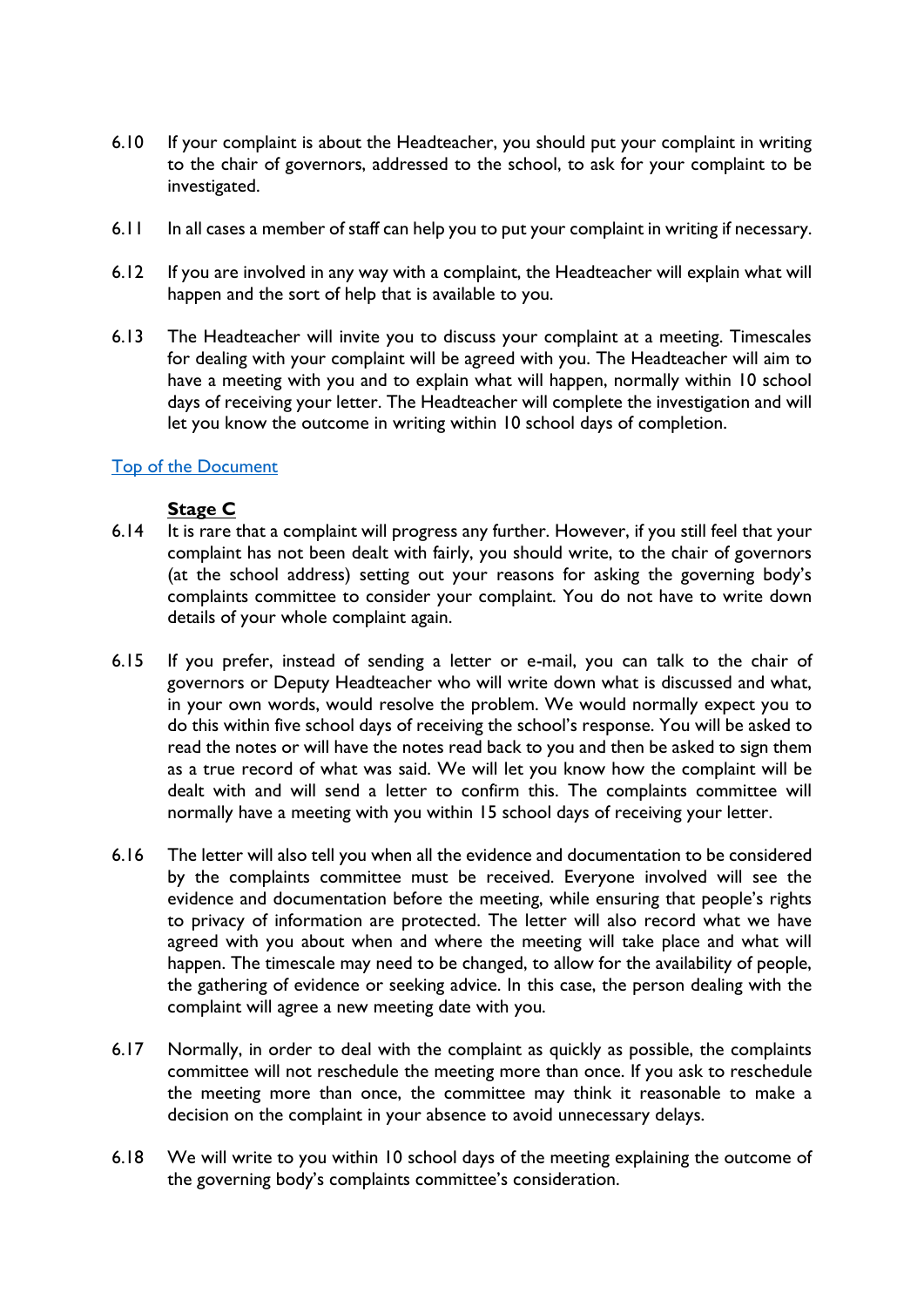- 6.19 We will keep records of all conversations and discussions for the purpose of future reference and review by the fyll governing body. These records will be kept for a minimum of seven years.
- 6.20 The governing body's complaints committee is the final arbiter of complaints.

## [Top of the Document](#page-0-3)

#### <span id="page-4-0"></span>**7 Special circumstances**

7.1 Where a complaint is made about any of the following the complaints procedure will be applied differently.

#### <span id="page-4-1"></span>**i. A governor or group of governors**

The concern or complaint will be referred to the chair of governors for investigation. The chair may alternatively delegate the matter to another governor for investigation. Stage B onwards of the complaints procedure will apply.

## <span id="page-4-2"></span>**ii. The chair of governors or headteacher and chair of governors**

The vice of governors will be informed and will investigate it or may delegate it to another governor. Stage B onwards of the complaints procedure will apply.

#### <span id="page-4-3"></span>**iii. Both the chair of governors and vice chair of governors**

The complaint will be referred to the clerk to the governing body who will inform the chair of the complaints committee. Stage C of the complaints procedure will then apply.

## <span id="page-4-4"></span>**iv. The whole school governing body**

The complaint will be referred to the clerk to the governing body who will inform the Headteacher, chair of governors, local authority and, where appropriate, the diocesan authority. The authorities will usually agree arrangements with the governing body for independent investigation of the complaint.

#### <span id="page-4-5"></span>**v. The headteacher**

The concern or complaint will be referred to the chair of governors who will undertake the investigation or may delegate it to another governor. Stage B onwards of the complaints procedure will apply.

7.2 In all cases Ysgol Gyfun Gwent Is Coed and governing body will ensure that complaints are dealt with in an unbiased, open and fair way.

#### [Top of the Document](#page-0-3)

#### **8 Our Commitment to you**

- 8.1 We will take your concerns and complaints seriously and, where we have made mistakes, will try to learn from them.
- 8.2 If you need help to make your concerns known we will try to assist you. If you are a young person and need extra assistance the Welsh Government has established MEIC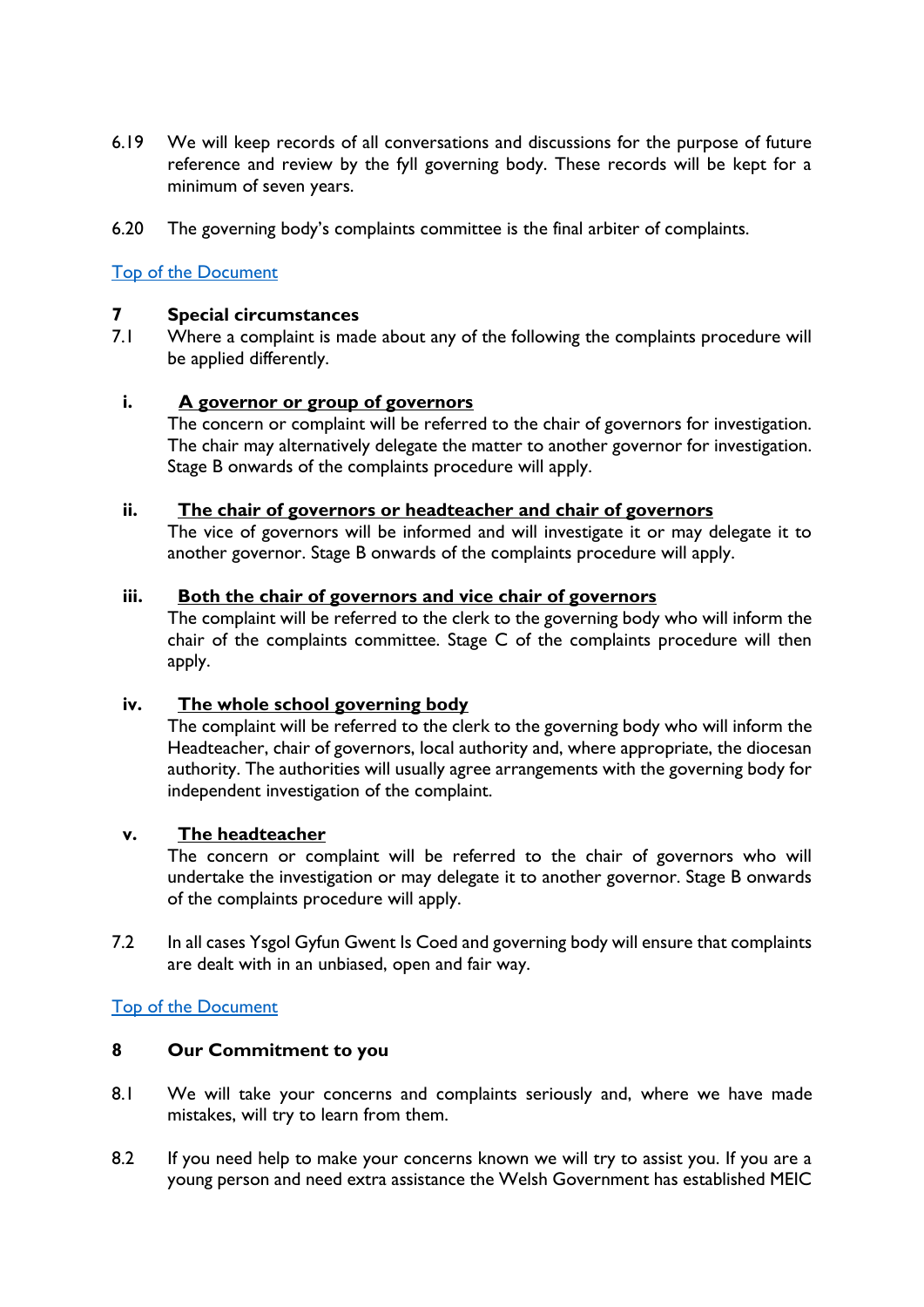which is a national advocacy and advice helpline for children and young people. Advice and support can also be accessed from the Children's Commissioner for Wales.

MEIC may be contacted by freephone: 0808 802 3456, or text: 84001. This service is operated 24 hours a day.

The Children's Commissioner for Wales can be contacted by Freephone: 0808 801 1000 (Monday - Friday 9am – 5pm), Text: 80 800 (start your message with COM) or e-mail: [advice@childcomwales.org.uk](mailto:advice@childcomwales.org.uk)

[Top of the Document](#page-0-3)